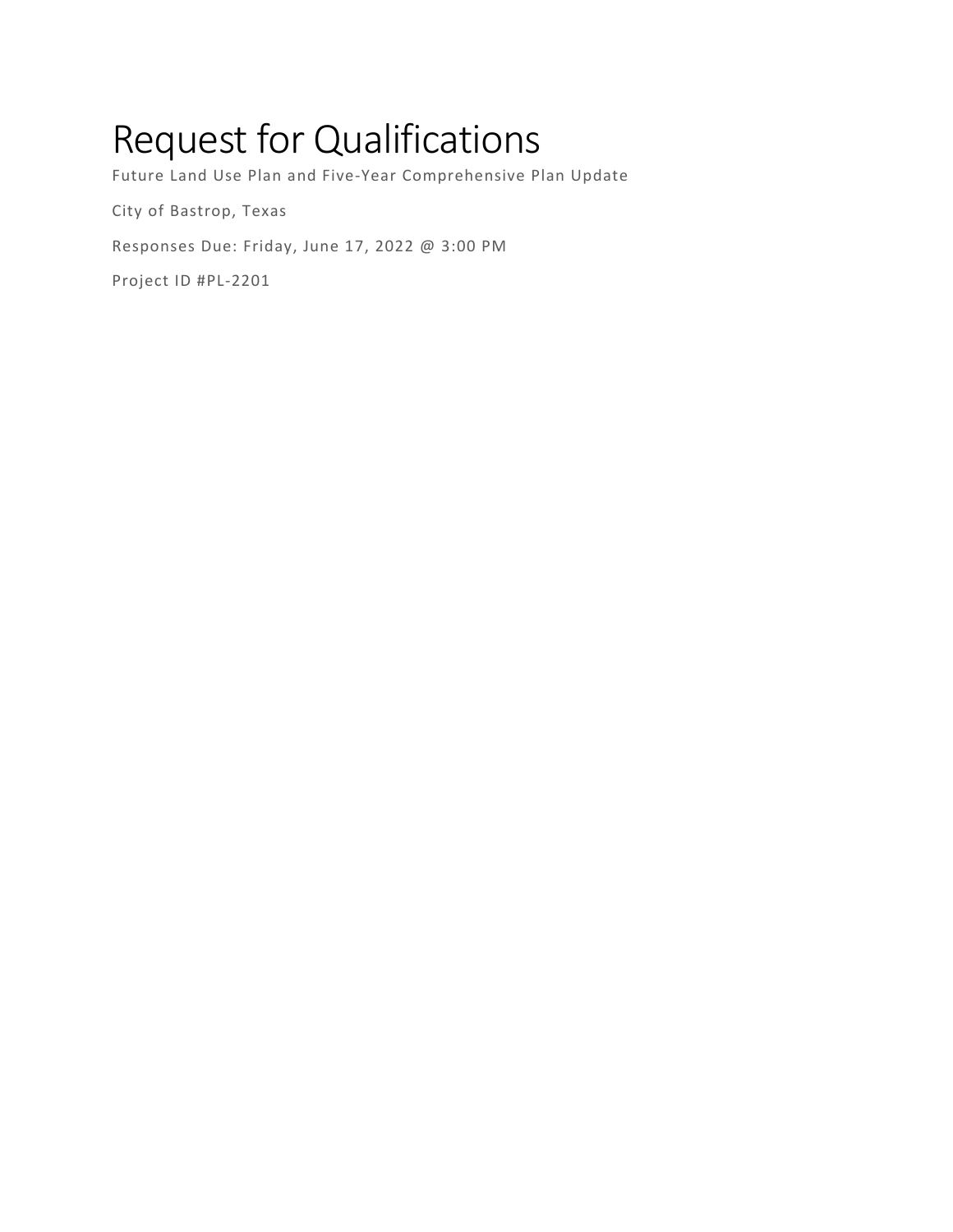# Table of Contents

| 1.1 |  |  |  |  |
|-----|--|--|--|--|
| 1.2 |  |  |  |  |
| 1.3 |  |  |  |  |
|     |  |  |  |  |
| 2.1 |  |  |  |  |
| 2.2 |  |  |  |  |
| 2.3 |  |  |  |  |
| 2.4 |  |  |  |  |
|     |  |  |  |  |
| 3.1 |  |  |  |  |
| 3.2 |  |  |  |  |
| 3.3 |  |  |  |  |
|     |  |  |  |  |
| 4.1 |  |  |  |  |
| 4.2 |  |  |  |  |
| 4.3 |  |  |  |  |
| 4.4 |  |  |  |  |
|     |  |  |  |  |
| 5.1 |  |  |  |  |

### **ATTACHMENTS**

A.1 Conflict of Interest Questionnaire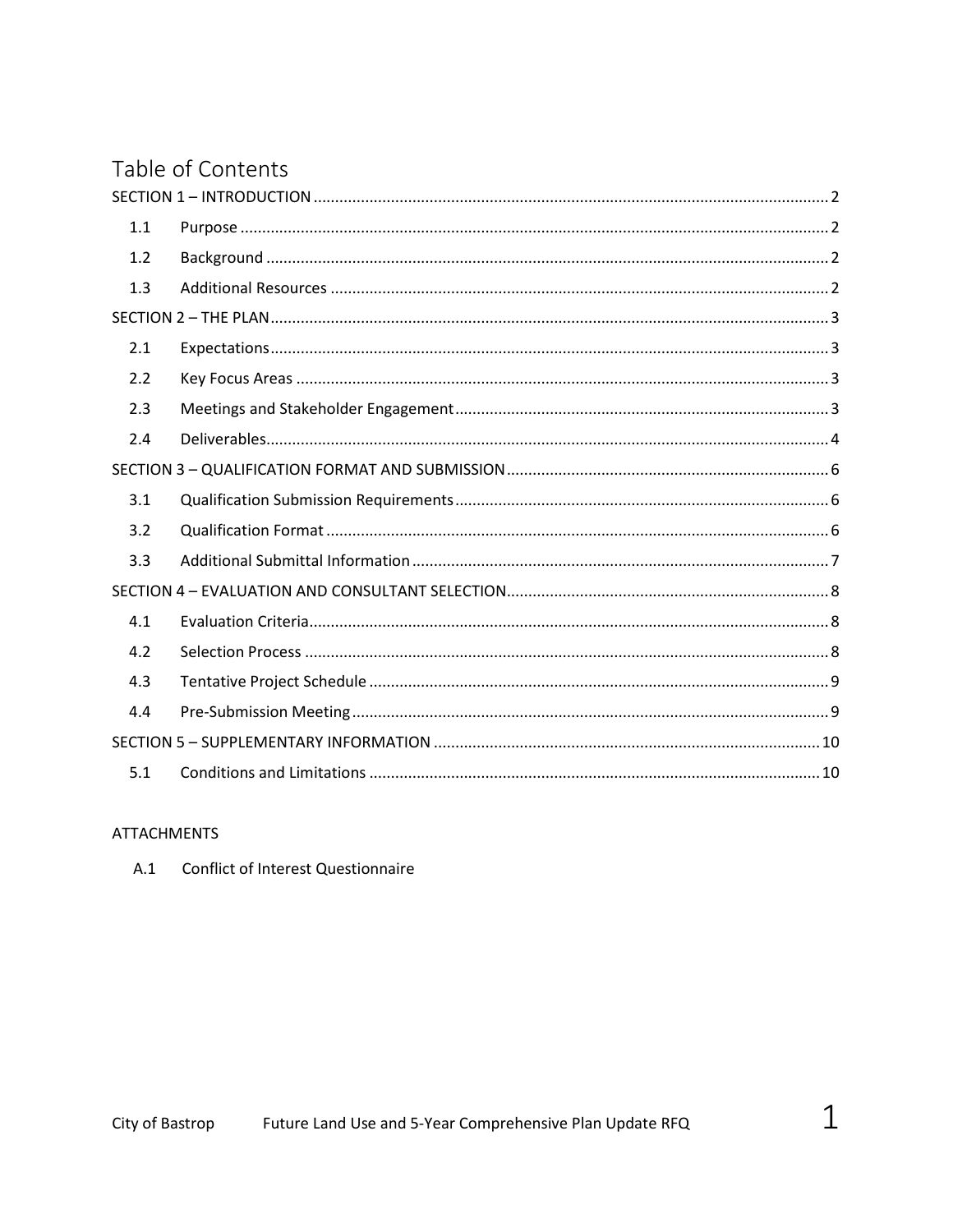# SECTION 1 – INTRODUCTION

# 1.1 Purpose

The City of Bastrop, Texas (the "City") is requesting Qualifications from firms (the "Consultant" or "Respondent") which are qualified to provide professional consulting services for the preparation of an updated Future Land Use Plan (Chapter 5) and the Five-Year Review of the adopted Comprehensive Plan (the "Plan") and that will provide a long-range vision for Bastrop's future.

It is the City's intention to integrate the essential information from various other plans and studies affecting the City with new data and recommendations to develop a highly visual and descriptive comprehensive plan that everyone can use. The document will be a living document, with a broad scope and detailed analyses that allow for updating every 3-5 years. It will incorporate the priorities of the City Council and provide direction to City officials and staff, residents, businesses, and the development industry in order to implement the community's vision.

This RFQ is posted on the City of Bastrop's website at: [www.cityofbastrop.org](http://www.cityofbastrop.org/) and at [www.civcastusa.com.](http://www.civcastusa.com/) In addition to being posted on the website, this RFQ is also available at Bastrop City Hall, 1311 Chestnut Street, Bastrop, Texas, 78602.

If additional information or clarification regarding this RFQ is desired, please submit a written email request to the Director of Planning & Development, Jennifer C. Bills, at the following email address: [jbills@cityofbastrop.org](mailto:jbills@cityofbastrop.org) by Friday, May 19, 2022 at 5:00 p.m. CDT.

### 1.2 Background

A fast-growing municipality, situated in Central Texas, approximately twenty-five miles east of Austin, Bastrop's population in 2010 was 7,218 and in 2020 was 9,653 and consisted of approximately 3,714 households. As of the end of 2021, the Bastrop Planning Department is estimating the City's population is approximately 10,800 consisting of approximately 4,354 households.

Bastrop's most recent comprehensive plan was prepared in November 2016. The Transportation Master Plan was studied in tandem and adopted in February 2017. Since the adoption of the 2036 Comprehensive Plan, the City has adopted the Bastrop Building Block (B<sup>3</sup>) Code to replace the subdivision, zoning and sign ordinances. Additionally, the City is building a new 2 million gallon per day wastewater treatment, is in the design phase for a \$53 million new water treatment, and completing a Water Master Plan, Wastewater Master Plan, and Drainage Master Plan.

# 1.3 Additional Resources

The following resources will be made available for review by the consultant:

- City Mission Statement
- City Council Focus Areas
- Current Comprehensive Plan
- City Maps (ETJ, Zoning, CCN, etc.)
- Utility maps
- Bastrop Building Block (B3) Code
- B3 Code Technical Manual
- Authentic Bastrop Pattern Book
- Development Agreement Areas
- Bastrop EDC data and documents
- Approved Master Plans
- SH 71 Improvement Plans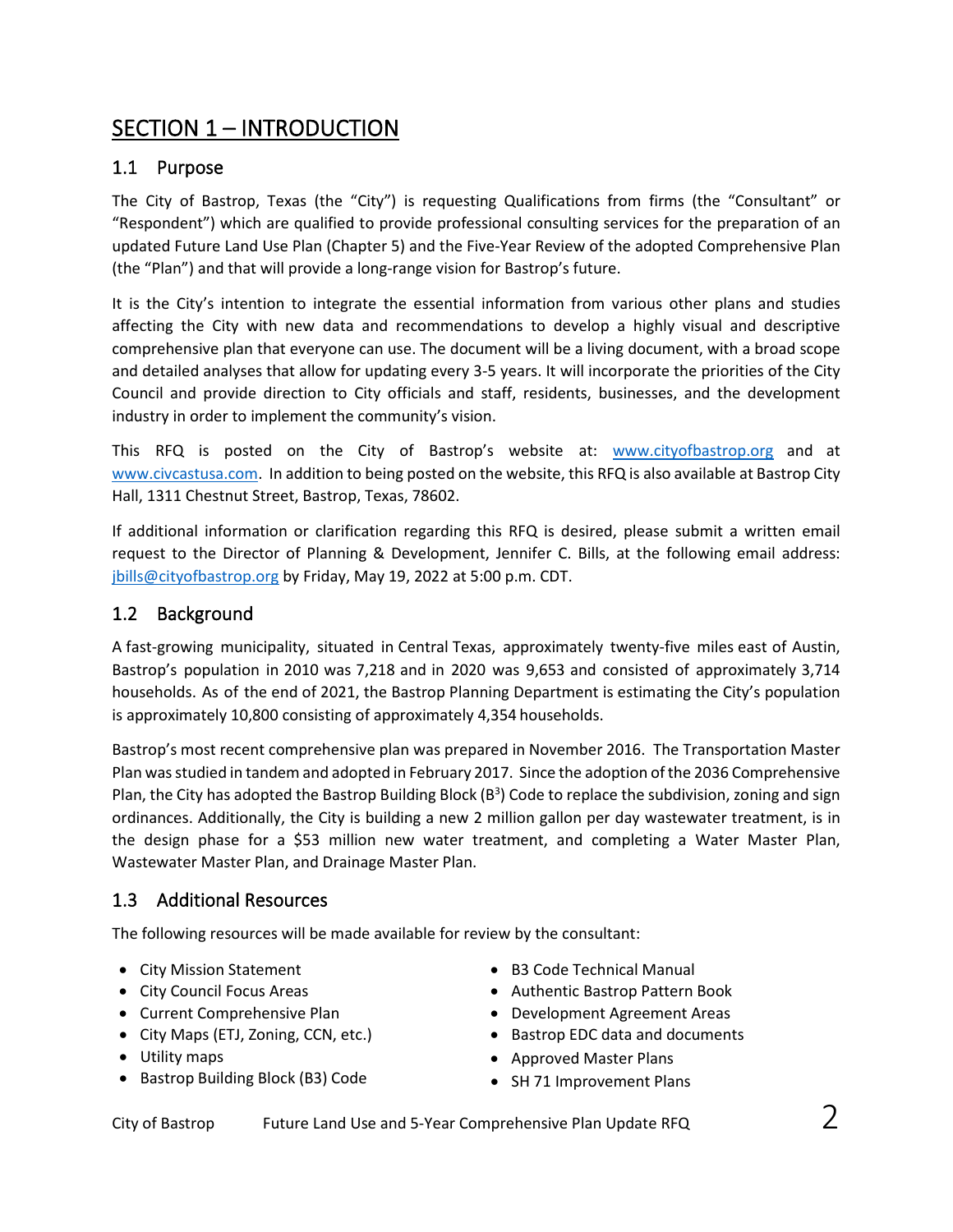Other resources may be available, as requested by the Consultant.

# SECTION 2 – THE PLAN

### 2.1 Expectations

The City's expectations for the new comprehensive plan can be summarized asfollows:

*Community-based*. Organized around goals developed in partnership with Bastrop citizens, leaders and policymakers, the plan update will focus on community values through a multi-faceted public participation process that includes public meetings and the use of web-based media to gather input, disseminate information and incorporate key concepts into the plan.

*User-friendly*. The plan's format shall include understandable language and encourage usage by a broad audience. The plan update should continue to utilize a combination of maps, illustrations, tables, and succinct writing to convey its message.

*Adoption of updated plan*. The City anticipates the planning process to take between 6-9 months, with the plan update to be completed and adopted *no later than* March 31, 2023.

# 2.2 Key Focus Areas

The following items represent key focus areas for the preparation of the Plan. The Qualifications shall include a preliminary scope of work and project schedule to achieve the following requirements. The City and the Consultant will determine the final scope of work and schedule during the final selection process.

### *Focus Area #1: Assessment –What progress has been made on the Comprehensive Plan Goals & Objectives?*

The Plan should provide an assessment of the previous plan goals & objectives, noting any objectives that have been completed, should be removed, or new objectives to be added.

### *Focus Area #2: Future Land Use Plan – New FLUP to reflect and support the Bastrop Building Block (B3 ) Code.*

The Plan Update should provide a new Future Land Use Plan and Map that reflects recent developments, annexations, and the new zoning categories adopted with the Bastrop Building Block ( $B<sup>3</sup>$ ) Code in 2019.

### *Focus Area #3: Community Engagement – Is the community still supportive of the goals and objectives of the adopted Comprehensive Plan? What is the community vision for the Future Land Use Plan?*

The Plan Update process should include community engagement methods and strategies to reach a broad cross-section of the community and stakeholders.

# 2.3 Meetings and Stakeholder Engagement

In the Qualifications, the Consultant shall include a community outreach and information strategy to ensure a high level of involvement and input from citizens, business owners, and other community stakeholders. The City anticipates the following stakeholder engagement activities: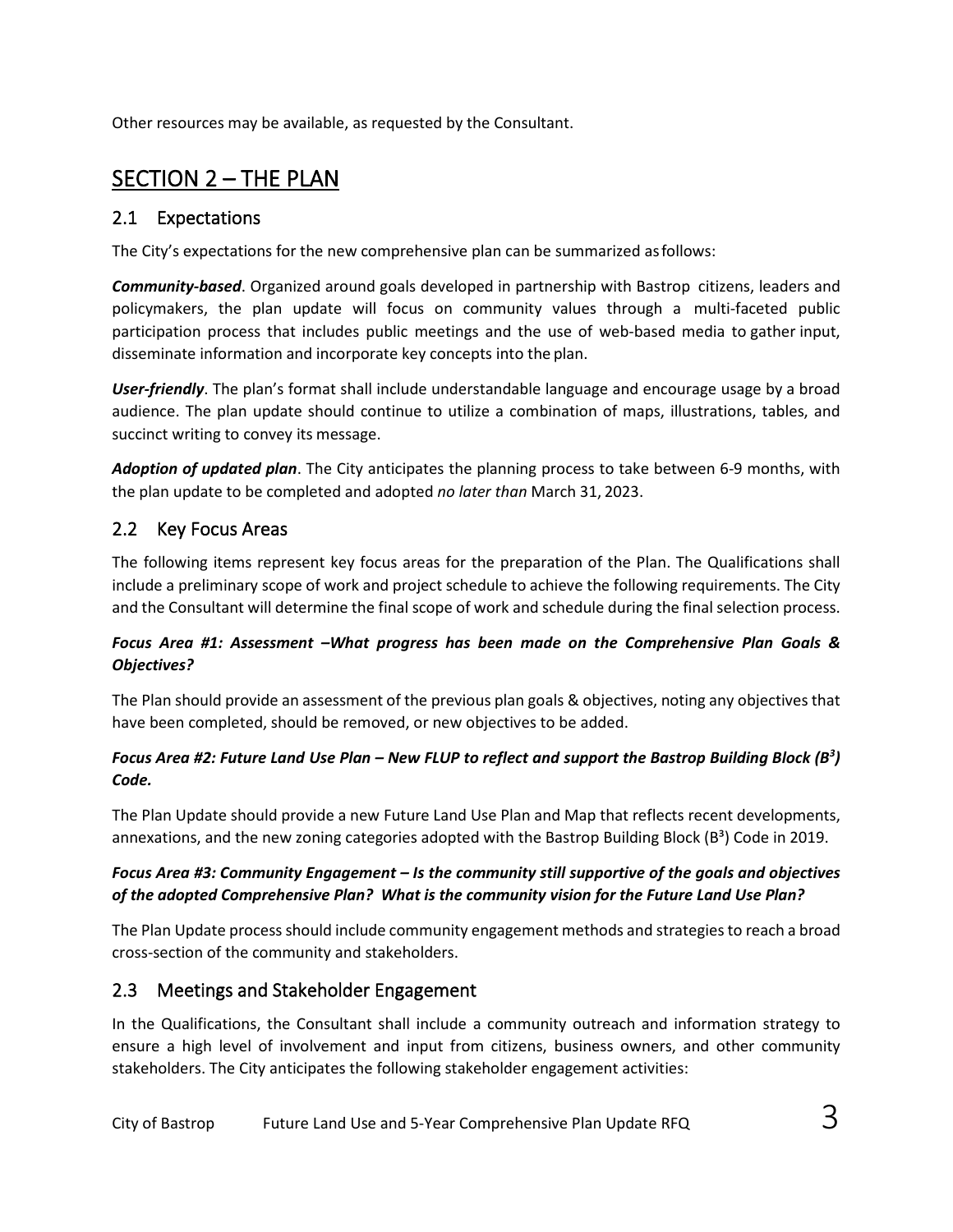- Initial meeting with staff to review the project schedule, schedule future meetings, and facilitate data acquisition
- Kick-off workshop with Planning & Zoning Commission
- Focus group meetings for specific stakeholder groups
- Public workshops
- Presentations to the City Council and other Boards/Commissions
- Web Page to provide information and seek stakeholder input

### 2.4 Deliverables

The main deliverables to be included with the Plan are as follows:

### *Future Land Use Plan and Comprehensive Plan Update*

- Ten (10) bound hardcopy final documents submission
- One (1) electronic submission, consisting of all Plan elements in pdf format
- All editable files in Word or InDesign
- All pictures and graphics in a separate file in 300 dpi minimum resolution
- All spreadsheets with calculations
- All GIS shapefiles, geodatabases, and .mxd files, and map packages to recreate maps
- The Plan shall be professionally written, jargon-free, highly graphical, and implementable

### *Community Engagement and Facilitation Aids*

• Facilitation aids shall foster public outreach and citizen participation and shall include but not be limited to meetings, mailings, surveys, websites, and social media.

### *Meetings and Presentations*

- The Consultant shall attend stakeholder meetings and present materials and data gathered as appropriate.
- Provide drafts for stakeholder review.
- Meeting summaries/minutes shall also be provided.

### *Five-Year Update Executive Summary*

• Consultant will prepare a new executive summary that provides new demographic information, a list of any proposed changes to the goals and objectives, results of community feedback, and the updated Chapter 5 Land Use & Community Image.

### *Chapter 2 – Community Growth*

• Consultant will provide an updated Bastrop Growth Program: Principles and Policies Map and establish priority growth areas, based on annexation agreements, utility availability, and transportation network.

### *Chapter 5 – Land Use & Community Image*

- Consultant will provide a complete, new Chapter 5 to replace the currently adopted chapter, including but not limited to:
	- o Updated Existing Land Use Map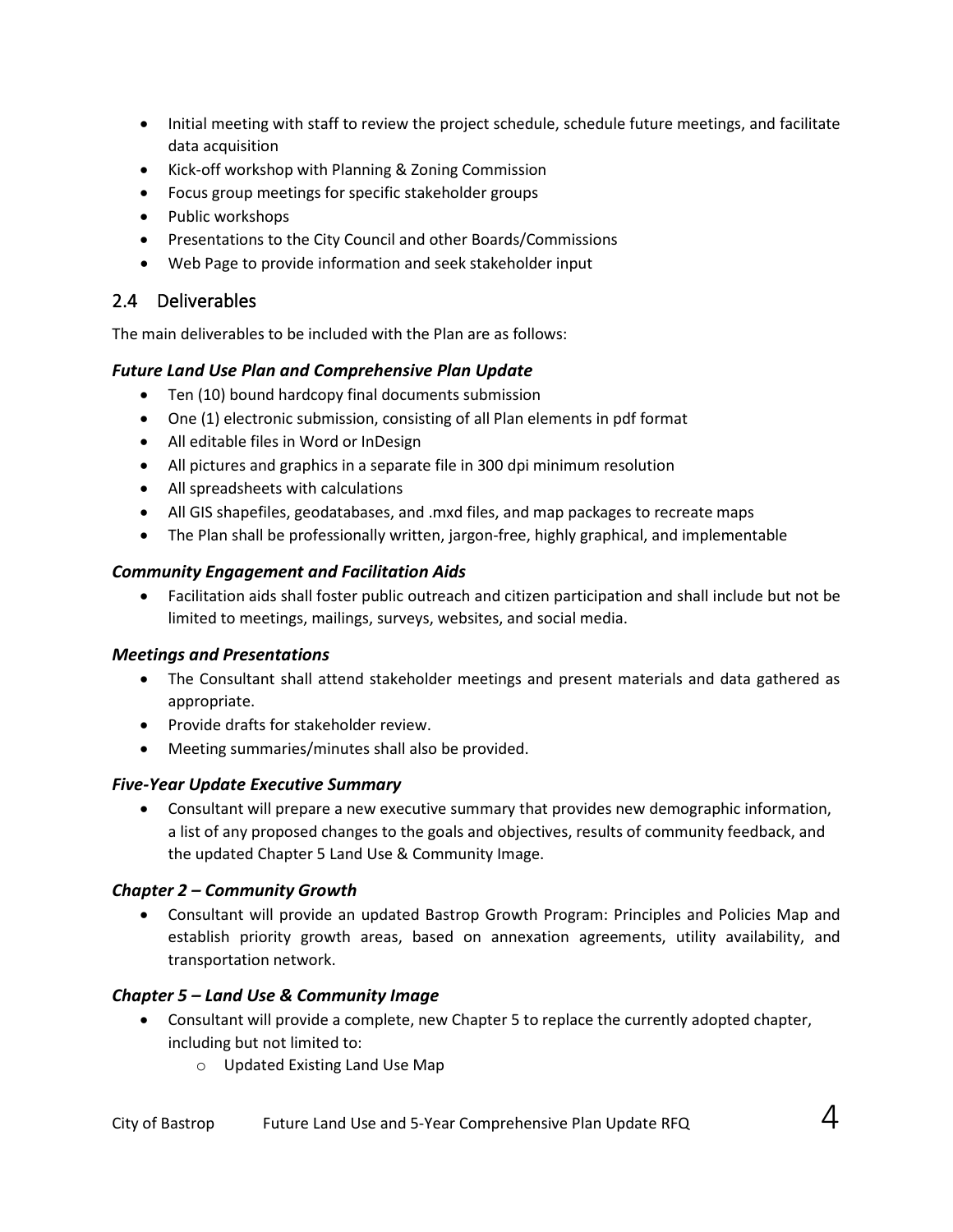- o Updated Future Land Use Map
- o New future land use categories with general and full descriptions.

### *Appendix A – Plan Goals, Objectives & Actions*

• The Consultant shall update the chart to reflect completed actions and add new actions identified throughout the community engagement process. All actions and objectives should match the information in the Plan chapters.

#### *Appendix C - Short Term Work Plan*

• The Consultant shall update the short-term work plan for the next five-year period, with the updated objectives list.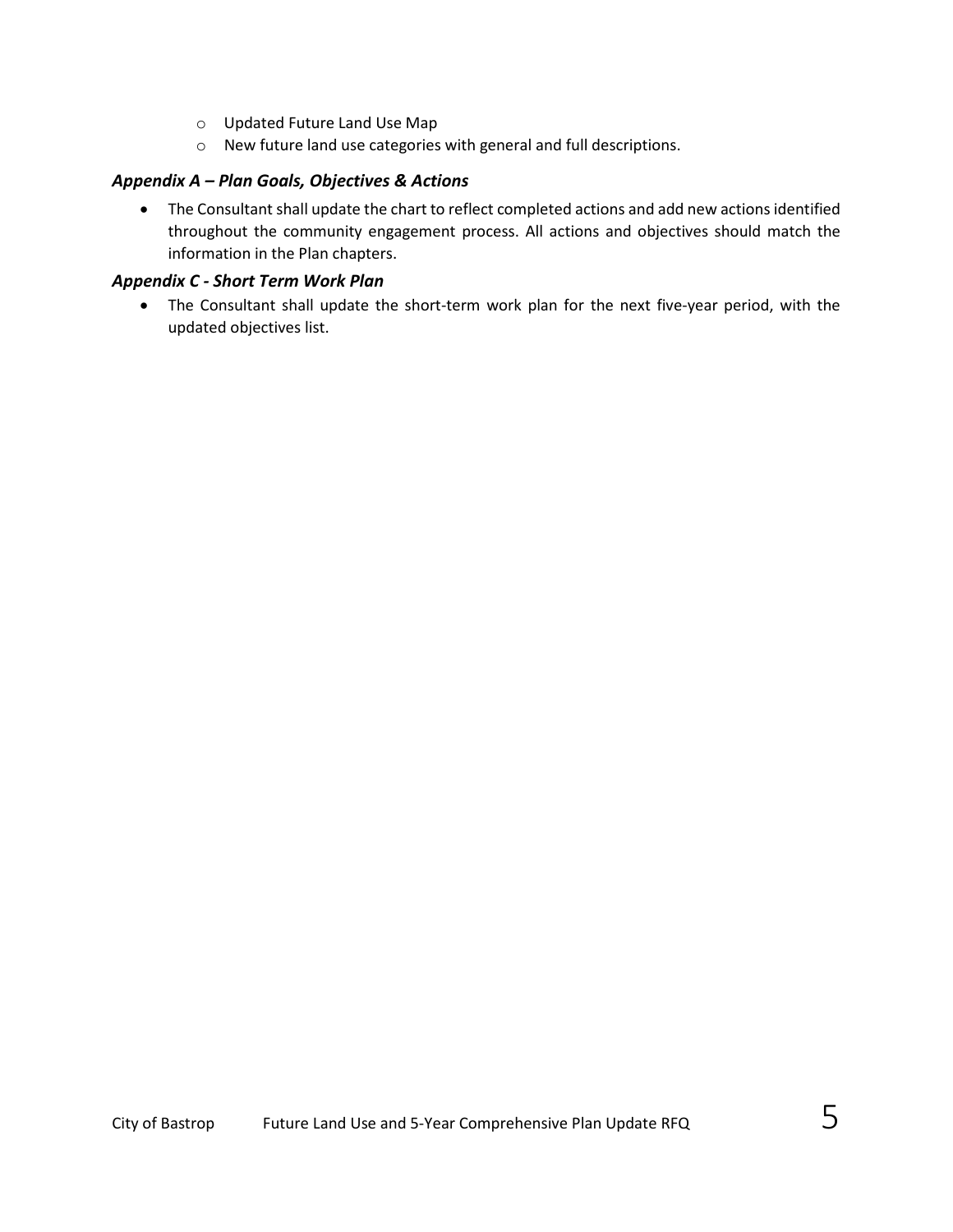# SECTION 3 – QUALIFICATIONS FORMAT AND SUBMISSION

### 3.1 Qualifications Submission Requirements

The Consultant shall submit one (1) original, six (6) hardcopies, and one (1) electronic copy (USB drive) of the Qualifications according to the following specifications:

- Limited to a maximum of 40 front to back pages, excluding the title page, index/table of contents, work sample attachments, and dividers.
- The Qualification shall be organized into tabbed sections as specified below.
- Hardcopies shall be bound in wire or a three-ring binder.

The deadline for submission is: Friday, June 17, 2022 at 3:00 PM CDT. Qualification submitted after this time (per the clock at the front desk of City Hall) will not be considered.

The Qualification and any associated materials shall be submitted in a sealed envelope labeled "DO NOT OPEN – FUTURE LAND USE PLAN/FIVE-YEAR COMPREHENSIVE PLAN QUALIFICATION" to:

City of Bastrop – City Hall ATTN: Jennifer C. Bills, Director of Planning & Development 1311 Chestnut Street Bastrop, TX 78602

### 3.2 Qualifications Format

**Title Page** – Provide the name of your firm, address, telephone number, and name of contact person.

### **TAB #1 Letter of Transmittal**

- 1.1. Briefly state your firm's understanding of the services to be performed and express a positive commitment to provide the services as specified.
- 1.2. Provide the name(s), title(s), and contact information of the person(s) authorized to make representations for your firm.
- 1.3. The letter of transmittal shall be signed by an individual who has the authority to legally bind the firm. Include the printed name and title of the individual signing the qualifications immediately below their signature.
- **TAB #2 Table of Contents** Clearly identify the materials by Tab and Page Number.

#### **TAB #3 Project Team Experience**

- 3.1. Identify the project team (including sub-consultants and/or sub-contractors) and provide a statement of qualifications for each individual to include credentials such as: education, professional registrations, area of expertise, and years of service in their respective field.
- 3.2. Provide an organizational chart that identifies the Project Manager, as well as the role of each individual team member, including sub-consultants and/or sub-contractors.

#### **TAB #4 Available Resources and Consultant Location**

4.1. Provide information on the size, location, available resources, and business history of your firm.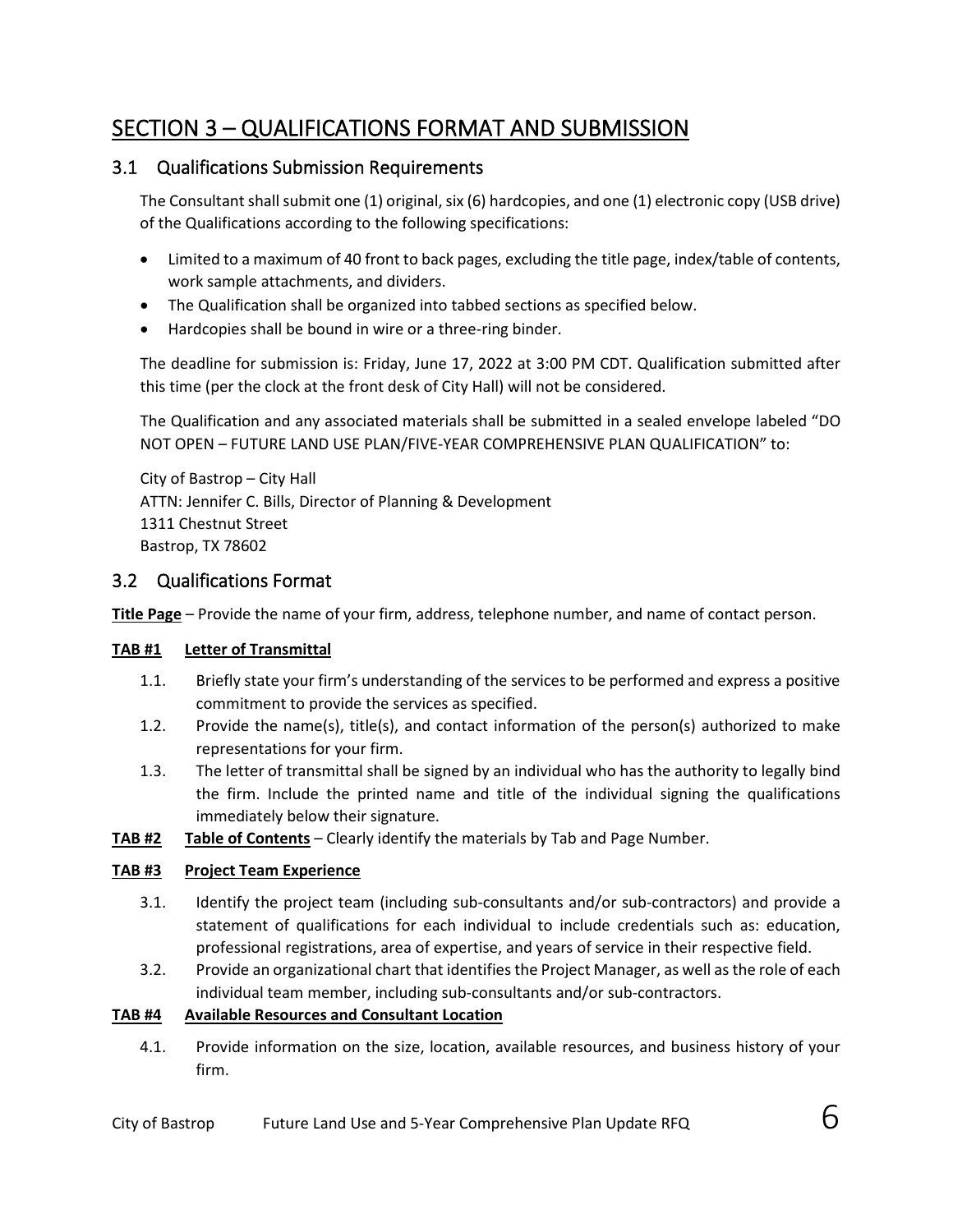4.2. Provide information on how many other projects the team members will be committed to during the duration of the project.

### **TAB #5 Issues Facing Bastrop**

5.1. Provide information that demonstrates your firm's understanding of the unique issues facing the City of Bastrop and how those issues will impact the methodology and approach to updating the Chapter 5 – Future Land Use Plan and the Five-Year Comprehensive Plan Update.

#### **TAB #6 Methodology and Approach**

- 6.1. Provide a description of the method and approach your firm intends to utilize when developing the Comprehensive Plan, which shall specifically include the following:
	- Community engagement strategies, tools and techniques
	- Planning & Zoning Commission and staff steering committee roles
- Meeting facilitation tools and techniques
- Plan drafting and revision processes
- Proposed maps and graphics
- Other techniques unique to your firm

#### **TAB #7 Timeline**

7.1. Provide a proposed preliminary schedule for the complete project as described in this RFQ.

#### **TAB #8 Work Samples and References**

- 8.1. Include on USB flash drive or in www.CivcastUSA.com, a minimum of three (3) completed and adopted Comprehensive Plans with Future Land Use Elements for other similar municipalities worked on by the proposed Project Manager.
- 8.2. Provide a list of references, along with their contact information, for municipal officials that were involved with the preparation and implementation of the Comprehensive Plans provided in Tab 8.1.

### **TAB #9 Supporting Information (Optional)**

9.1. Provide additional supporting information not otherwise requested (industry awards, certifications, etc.).

### 3.3 Additional Submittal Information

- 3.3.1 Failure to provide the information requested in Section 3.2 will be sufficient reason to disqualify the Qualifications from consideration.
- 3.3.2 To the extent permitted by law, all documents pertaining to the submission will be kept confidential until a contract is awarded. No information about any submittal will be released to the public until the selection process is complete.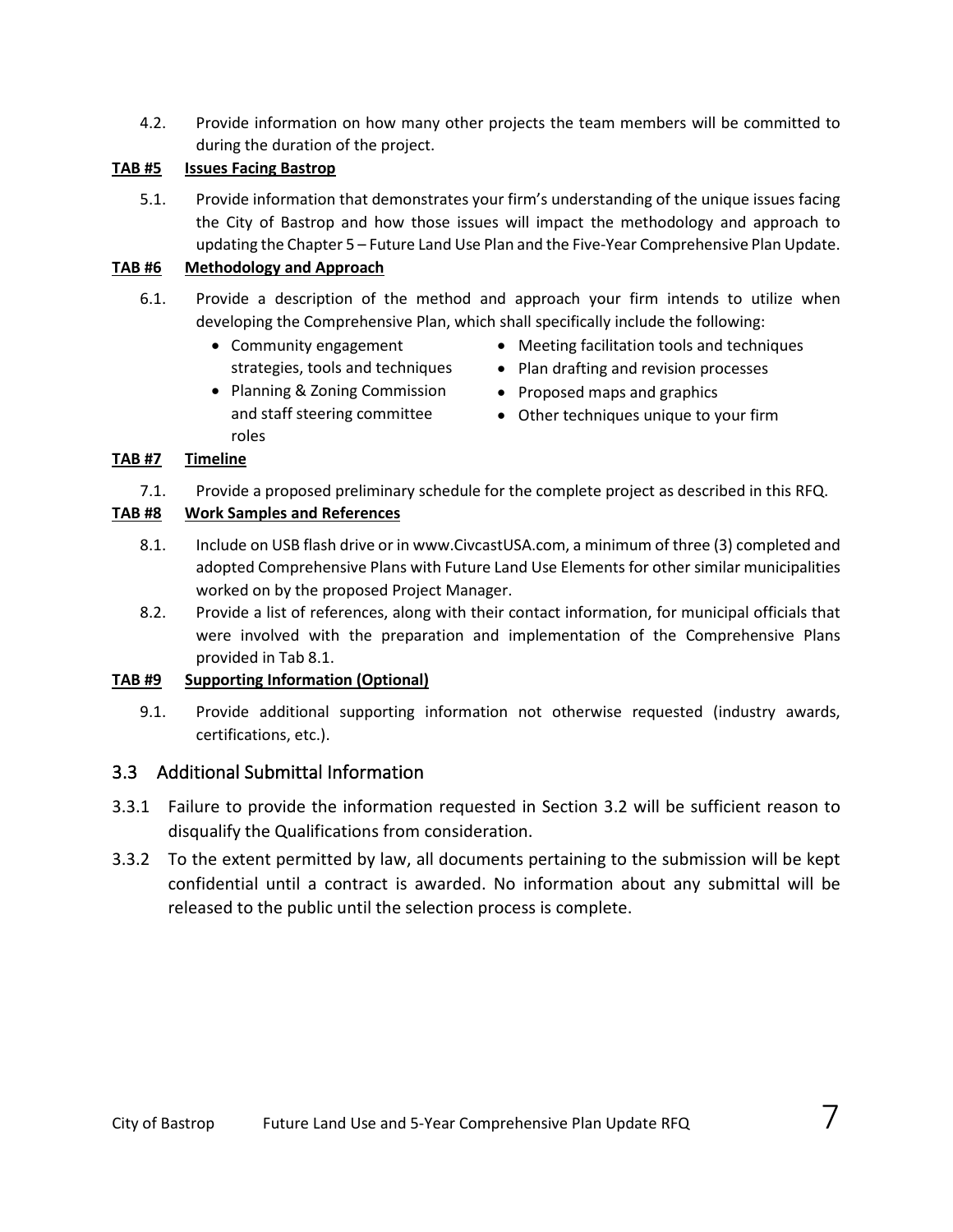# SECTION 4 – EVALUATION AND CONSULTANT SELECTION

# 4.1 Evaluation Criteria

Submittals that comply with the instructions set forth in this document will be evaluated by the City; however, the City reserves the right to reject any or all qualifications. At its discretion, the City may choose to waive non-material irregularities or deviations from the RFQ instructions.

All qualifications received may be evaluated based on the best value for the City. In determining best value, the City may consider:

- Reputation of Respondent and of Respondent's services;
- Quality of Respondent's services;
- Respondent's past relationship with the City;
- The extent to which the services meet the City's needs;
- Any relevant criteria specifically listed in the solicitation.

The Consultant Selection Committee will review each submittal and assign a consensus score based on the following weighted criteria:

| Proposed Approach to Project                      | 30 Points  |
|---------------------------------------------------|------------|
| <b>Project Team Qualifications and Experience</b> | 20 Points  |
| Performance Record (Work Samples, References)     | 20 Points  |
| Available Resources & Consultant Location         | 15 Points  |
| Past Working Relationship with City               | 10 Points  |
| <b>Completeness of Submittal</b>                  | 5 Points   |
| <b>Total Points Available</b>                     | 100 Points |

The evaluation process may reveal additional information for consideration. The City reserves the right to modify, without notice, the evaluation structure, and weighting criteria to accommodate these additional considerations to serve the best interest of the City.

# 4.2 Selection Process

The results of the review and evaluation of the responses to the criteria outlined herein will be used to select up to three consultants to meet with the Consultant Selection Committee for interviews.

Upon completion of successful interviews, the Consultant Selection Committee will rank the responses and select a firm based on the evaluation criteria, after which the City may enter into negotiations with the successful Consultant to provide a scope of work and a price proposal.

In the event the negotiations between the selected Consultant and the City cannot be completed as a result of an inability to reach an agreement on the fee to services, or the scope of work to be performed, then at the option of the City, the contract may be awarded to the second-ranked Consultant. Negotiations will continue in this sequence until a contract is finalized, or all Qualifications are rejected.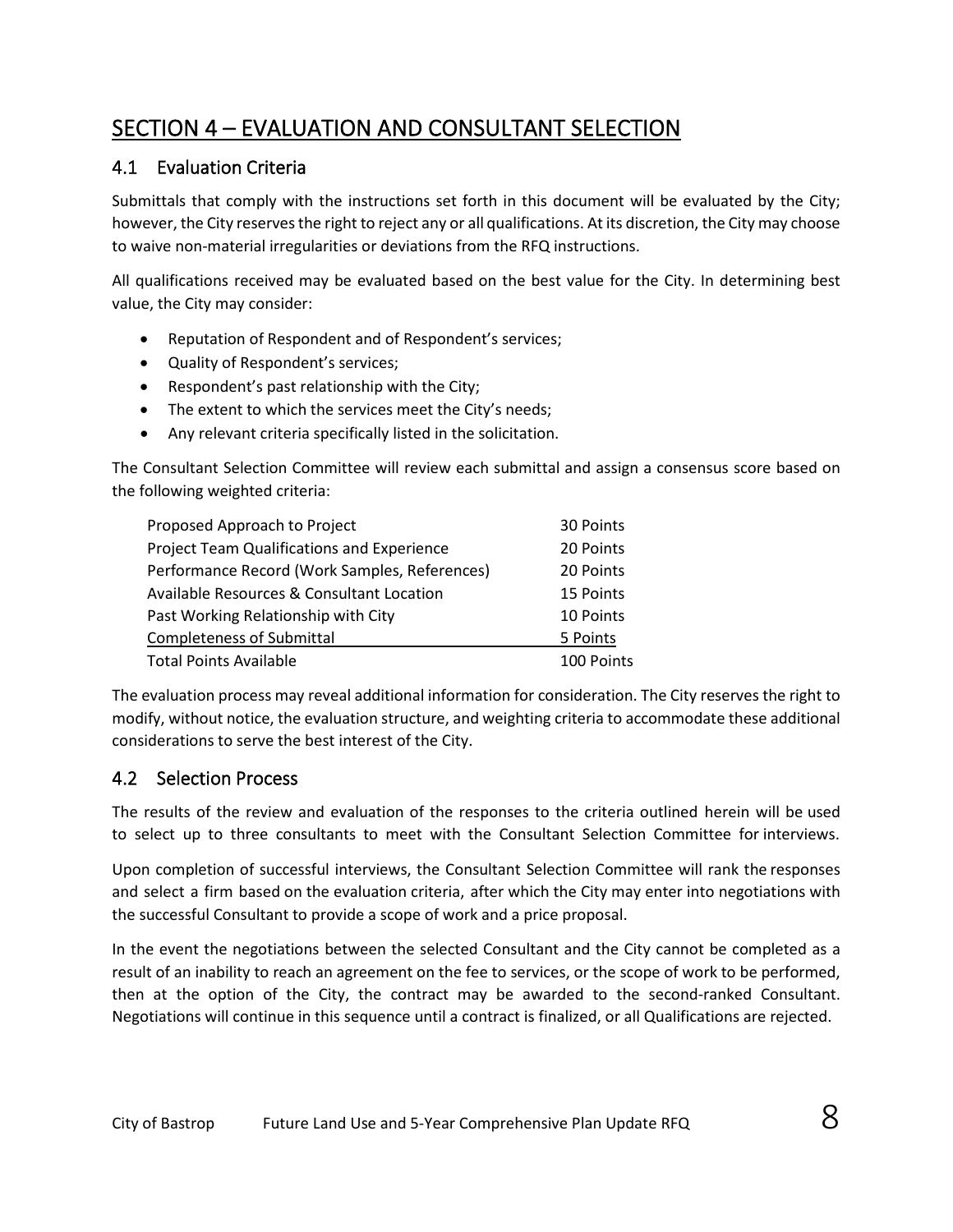### 4.3 Tentative Project Schedule

The City anticipates the following project schedule:

| Issue RFQ:                               | Wednesday, May 11, 2022              |
|------------------------------------------|--------------------------------------|
| Pre-Submission Virtual Meeting:          | Monday, May 16, 2022 @1:00 PM CDT    |
| Deadline for Questions / Clarifications: | Thursday, May 19, 2022 @ 5:00 PM CDT |
| City Responses and/or Addenda:           | Tuesday, March 24, 2022              |
| <b>RFQ Submittal Deadline:</b>           | Friday, June 17, 2022 @ 3:00 PM CDT  |
| Selection Committee Reviews Complete:    | Wednesday, June 22, 2022             |
| <b>Schedule Consultant Interviews:</b>   | Wednesday, June 24, 2022             |
| Selection of Consultant/Contract Award:  | June/July 2022                       |

### 4.4 Pre-Submission Meeting

The City will hold a pre-submission meeting in order to fully acquaint Respondents with the unique needs of the City and invite feedback regarding the RFQ. The pre-submission meeting will be held on Monday, May 16, 2022 at 1:00 PM CDT online. To participate, requests should be made to Jennifer C. Bills, at jbills@cityofbastrop.org by 5:00 PM CDT on Friday, May 13, 2022.

Attendance at the pre-submission meeting is highly encouraged, but not mandatory.